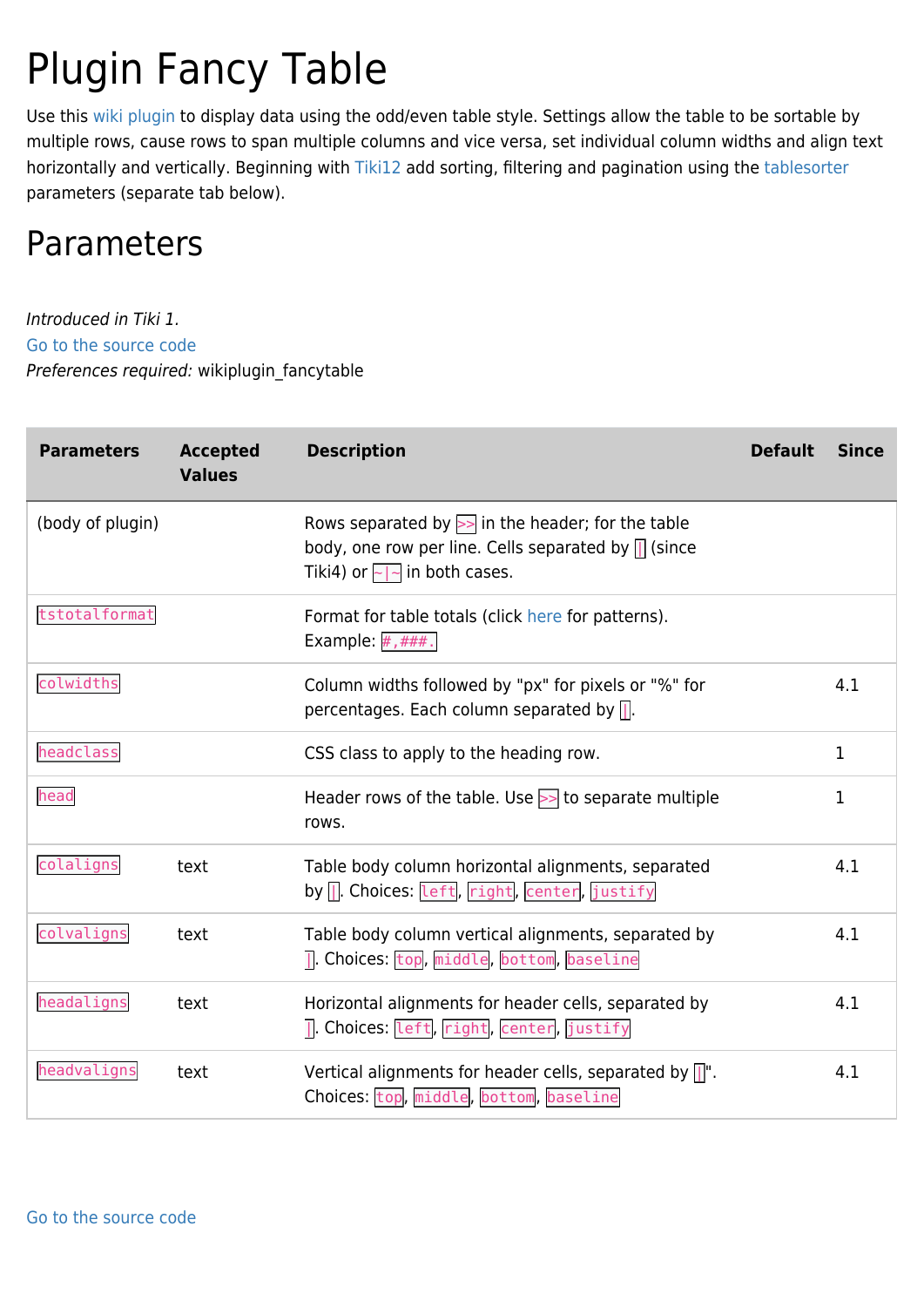| <b>Parameters</b> | <b>Accepted</b><br><b>Values</b>                 | <b>Description</b>                                                                                                                                                                                                                                                                                                                                                                                                                                                                                                                                                                                                                                                                                                                                                                                                                                                                                                                                                                                                                                                                                                                                                                                                                                                                                                                                                                                                                                                                                                                                            | <b>Default</b> | <b>Since</b> |
|-------------------|--------------------------------------------------|---------------------------------------------------------------------------------------------------------------------------------------------------------------------------------------------------------------------------------------------------------------------------------------------------------------------------------------------------------------------------------------------------------------------------------------------------------------------------------------------------------------------------------------------------------------------------------------------------------------------------------------------------------------------------------------------------------------------------------------------------------------------------------------------------------------------------------------------------------------------------------------------------------------------------------------------------------------------------------------------------------------------------------------------------------------------------------------------------------------------------------------------------------------------------------------------------------------------------------------------------------------------------------------------------------------------------------------------------------------------------------------------------------------------------------------------------------------------------------------------------------------------------------------------------------------|----------------|--------------|
| sortable          | any string<br>except for<br>HTML and<br>PHP tags | Serves as the overall switch for turning jQuery Tablesorter on (also for filtering) as well as n<br>overall sort settings. Enter $\sqrt{ }$ to allow sorting and $\sqrt{n}$ to disallow (n is the default). Enter<br>type: save to allow sorts to be saved between page refreshes. Enter<br>type: reset; text: ****** to allow sorting and show an unsort button with custom text.<br>Enter type: savereset; text: buttontext to allow the same for saved sorts.                                                                                                                                                                                                                                                                                                                                                                                                                                                                                                                                                                                                                                                                                                                                                                                                                                                                                                                                                                                                                                                                                              |                | 12.0         |
| tsfilters         | any string<br>except for<br>HTML and<br>PHP tags | Enter $\sqrt{ }$ for a blank text filter on all columns, or $\sqrt{n}$ for no filters. Or set custom column<br>filters separated by $\frac{1}{2}$ for each column for the following filter choices and parameters:<br>Text - type:text; placeholder: xxxx<br>(For PluginTrackerlist this will be an exact search, for other plugins partial values will<br>work.)<br>From Tiki 18, you can add initial:t option to allow prefix search for text filter. E.g.<br>type:text;initial:t<br>Dropdown -<br>type:dropdown;placeholder:****;empty:****;option:****;option:****;option:****<br>Options generated automatically if not set and the $\frac{1}{1}$ server parameter is not $\frac{1}{2}$ .<br>Use value=Display label to have the option value be different than the displayed label<br>in the dropdown.<br>Use <b>empty: Display</b> label to include an option with the specified label that will filter only<br>empty rows. Only used if other options are not specified manually.<br>Date range - type: date; format: yy-mm-dd; from: 2013-06-30; to: 2020-12-31<br>(from and to values set defaults for these fields when user clicks on the input<br>field) Beware that items with empty date values will not be shown when default date<br>range filters are applied.<br>Numeric range - type: range; from: 0; to: 50<br>No filter - type: nofilter<br>For example: tsfilters="type:dropdown; placeholder: Type to filter" would<br>result in a dropdown filter on the first column with all unique values in that column in the<br>dropdown list. |                | 12.0         |
| tscolselect       | any string<br>except for<br>HTML and<br>PHP tags | Add a button for hiding and re-showing columns. Also sets priority for dropping columns<br>when browser is too narrow. Set each column to a number between 1 and 6 (1 is highest<br>priority and last to be dropped) or to critical to never hide or drop. An example with 4<br>columns: tscolselect="critical 4 5 6"                                                                                                                                                                                                                                                                                                                                                                                                                                                                                                                                                                                                                                                                                                                                                                                                                                                                                                                                                                                                                                                                                                                                                                                                                                         |                | 14.0         |
| tsfilteroptions   | any string<br>except for<br>HTML and<br>PHP tags | The following options are available: reset (adds button to take off filters), and hide<br>(Filters are revealed upon mouseover. Hide doesn't work when date and range filters are<br>used.). To use both, set tsfilteroptions="type:reset;text:button text;style:hide"                                                                                                                                                                                                                                                                                                                                                                                                                                                                                                                                                                                                                                                                                                                                                                                                                                                                                                                                                                                                                                                                                                                                                                                                                                                                                        |                | 12.0         |
| tspaginate        | any string<br>except for<br>HTML and<br>PHP tags | Enter $\sqrt{ }$ to set default values based on the site setting for maximum records in listings (on<br>the pagination table of the Look & Feel admin panel). Set to $\ln$ (and server cannot be set<br>to $\sqrt{ }$ for no pagination. Set custom values as in the following example:<br>max: 40; expand: 60; expand: 100; expand: 140                                                                                                                                                                                                                                                                                                                                                                                                                                                                                                                                                                                                                                                                                                                                                                                                                                                                                                                                                                                                                                                                                                                                                                                                                      |                | 12.0         |
| sortList          | any string<br>except for<br>HTML and<br>PHP tags | Bracketed numbers for column number (first column = 0) and sort direction ( $=$<br>ascending, $\boxed{1}$ = descending, $\boxed{n}$ = no sort, $\boxed{y}$ = allow sorting but no pre-sort), for example:<br>$[0, y]$ , $[1, 0]$ , $[2, n]$ . If the first pre-sorted or no filter column is not the first column, then<br>you should use the $\sqrt{ }$ parameter (as in $\boxed{[0,y]}$ ) to assign all previous columns.                                                                                                                                                                                                                                                                                                                                                                                                                                                                                                                                                                                                                                                                                                                                                                                                                                                                                                                                                                                                                                                                                                                                   |                | 12.0         |
| tstotaloptions    | any string<br>except for<br>HTML and<br>PHP tags | Pipe-separated options for totals for each column which are set in the <b>tstotals</b><br>parameter:<br>format - overrides the default number format set in tstotalformat<br>ignore - column will be excluded from total calculations set in the tstotals parameter.<br>Remember to include any columns that will be added for row totals set in the <b>tstotals</b><br>parameter.<br>Example: ignore   ignore   #, ###.                                                                                                                                                                                                                                                                                                                                                                                                                                                                                                                                                                                                                                                                                                                                                                                                                                                                                                                                                                                                                                                                                                                                      |                | 15.0         |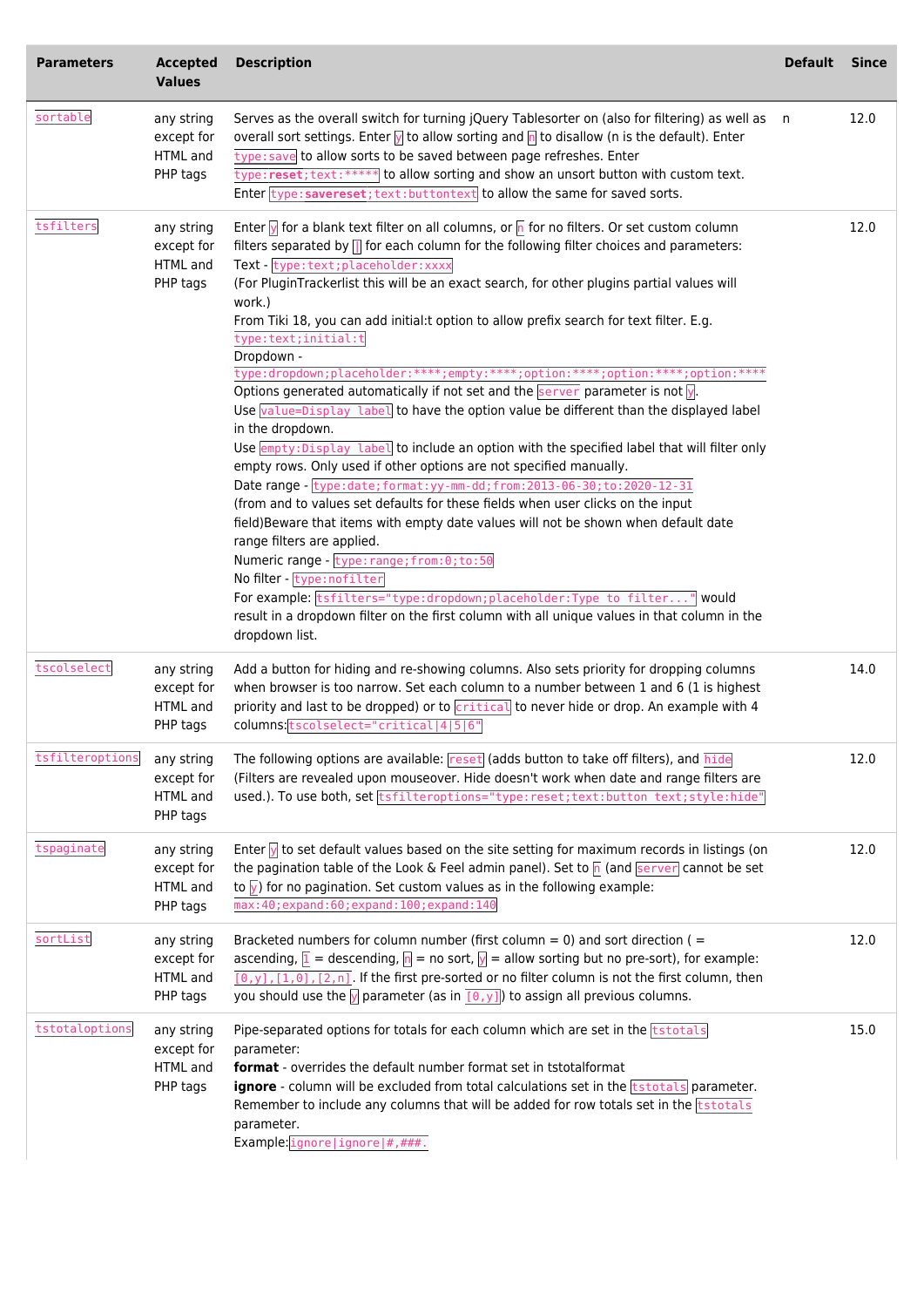| tstotals     | any string<br>except for<br>HTML and<br>PHP tags | Generate table, column or row totals and set labels, using either $\sqrt{ }$ or the following syntax<br>for each total: type: value; formula: value; filter: value; label: value.<br>Setting to $(\sqrt{y})$ will add one column total row set as follows:<br>type:col;formula:sum;filter:visible;label:Totals<br>Separate multiple total row or column settings with a pipe $(\lceil \cdot \rceil)$ . Set $\lceil \cdot \rceil$ ype only to generate<br>sums of visible values. In all cases, cells in columns set to be ignored in the<br>tstotaloptions parameter will not be included in calculations.<br>Instructions for each total option follows:<br><b>type</b> - Choices are $\overline{col}$ , for a row of columns totals, $\overline{row}$ , for a column of row totals, and<br>$\overline{all}$ to include amounts from all cells in the table body in a row total.<br>formula - set what the calculation is. Choices are: [sum], [count], max], min], mean], median]<br>mode, range, varp, vars, stdevp, stdevs. Click here for a description of these options.<br>filter - Determines the rows that will be included in the calculations (so no impact if<br>$\overline{type:row}$ ). Also, when $\overline{server='y"}$ , only visible cells are included regardless of this<br>setting. Choices are visible (rows visible on the page), unfiltered (all rows not filtered<br>out, even if not visible because of pagination), all (all rows, even if filtered or hidden),<br>and hidden (rows filtered out and rows hidden due to pagination).<br>label - set the label for the total, which will appear in the header for row totals and in the<br>first column for column totals. | 15.0 |
|--------------|--------------------------------------------------|-------------------------------------------------------------------------------------------------------------------------------------------------------------------------------------------------------------------------------------------------------------------------------------------------------------------------------------------------------------------------------------------------------------------------------------------------------------------------------------------------------------------------------------------------------------------------------------------------------------------------------------------------------------------------------------------------------------------------------------------------------------------------------------------------------------------------------------------------------------------------------------------------------------------------------------------------------------------------------------------------------------------------------------------------------------------------------------------------------------------------------------------------------------------------------------------------------------------------------------------------------------------------------------------------------------------------------------------------------------------------------------------------------------------------------------------------------------------------------------------------------------------------------------------------------------------------------------------------------------------------------------------------------------------------------------------------------|------|
| tsortcolumns | any string<br>except for<br>HTML and<br>PHP tags | Set $\frac{1}{\sqrt{1-\frac{1}{\sqrt{1-\frac{1}{\sqrt{1-\frac{1}{\sqrt{1-\frac{1}{\sqrt{1-\frac{1}{\sqrt{1-\frac{1}{\sqrt{1-\frac{1}{\sqrt{1-\frac{1}{\sqrt{1-\frac{1}{\sqrt{1-\frac{1}{\sqrt{1-\frac{1}{\sqrt{1-\frac{1}{\sqrt{1-\frac{1}{\sqrt{1-\frac{1}{\sqrt{1-\frac{1}{\sqrt{1-\frac{1}{\sqrt{1-\frac{1}{\sqrt{1-\frac{1}{\sqrt{1-\frac{1}{\sqrt{1-\frac{1}{\sqrt{1-\frac{1}{\sqrt{1-\frac{1}{\sqrt{1-\frac{1}{\sqrt{1$<br>group headings upon page load, the Pre-sorted Columns parameter (SortList) will need<br>to be set for a column with a group setting. Group will not work in plugins where the<br>Server Side Processing parameter ( $\sqrt{\text{server}}$ ) is set to $\sqrt{y}$ .<br>Set type to one of the following: text, digit, currency, percent, usLongDate,<br>shortDate, isoDate, dateFormat-ddmmyyyy, ipAddress, url, time                                                                                                                                                                                                                                                                                                                                                                                                                                                                                                                                                                                                                                                                                                                                                                                                                                                | 12.0 |

# Prerequisites and Tips

- In order to use tablesorter,
	- Javascript must be enabled (enabled by default at **Control Panels > Features > Programmer (tab)**
	- jQuery Sortable Tables must be activated (at **Control Panels > Features > Interface (tab)**
- Sorting a table with cells that span multiple columns or rows can give unexpected results
- Any  $\ln$  that you don't want interpreted as cell dividers may need to be placed inside of the  $\sim$ np $\sim$  and  $\sim$ /np $\sim$ tags.

# Examples

## Sorting, Filtering and Paginating

There are a number of options that allow the user to filter, sort and paginate a table. Below is an example that demonstrates many of these options.

This code:

```
{FANCYTABLE(head=" Fruit | Number | Vegetables | Date | Amount" sortable="type:reset"
sortList="[0,0],[1,0]"
tsortcolumns="type:text;group:letter|type:digit;group:number|type:word;group:word|type:shortDa
te;group:date-year|type:digit;group:number-10" tsfilters="type:text;placeholder:Type to
filter...|type:range;from:0;to:200|type:dropdown|type:date|type:range;from:5;to:60;style:popup
" tsfilteroptions="type:reset" tspaginate="max:5")}
apples|10 | onions | 2/1/2010|40
lemons|200 | cucumbers | 3/3/2011|50
```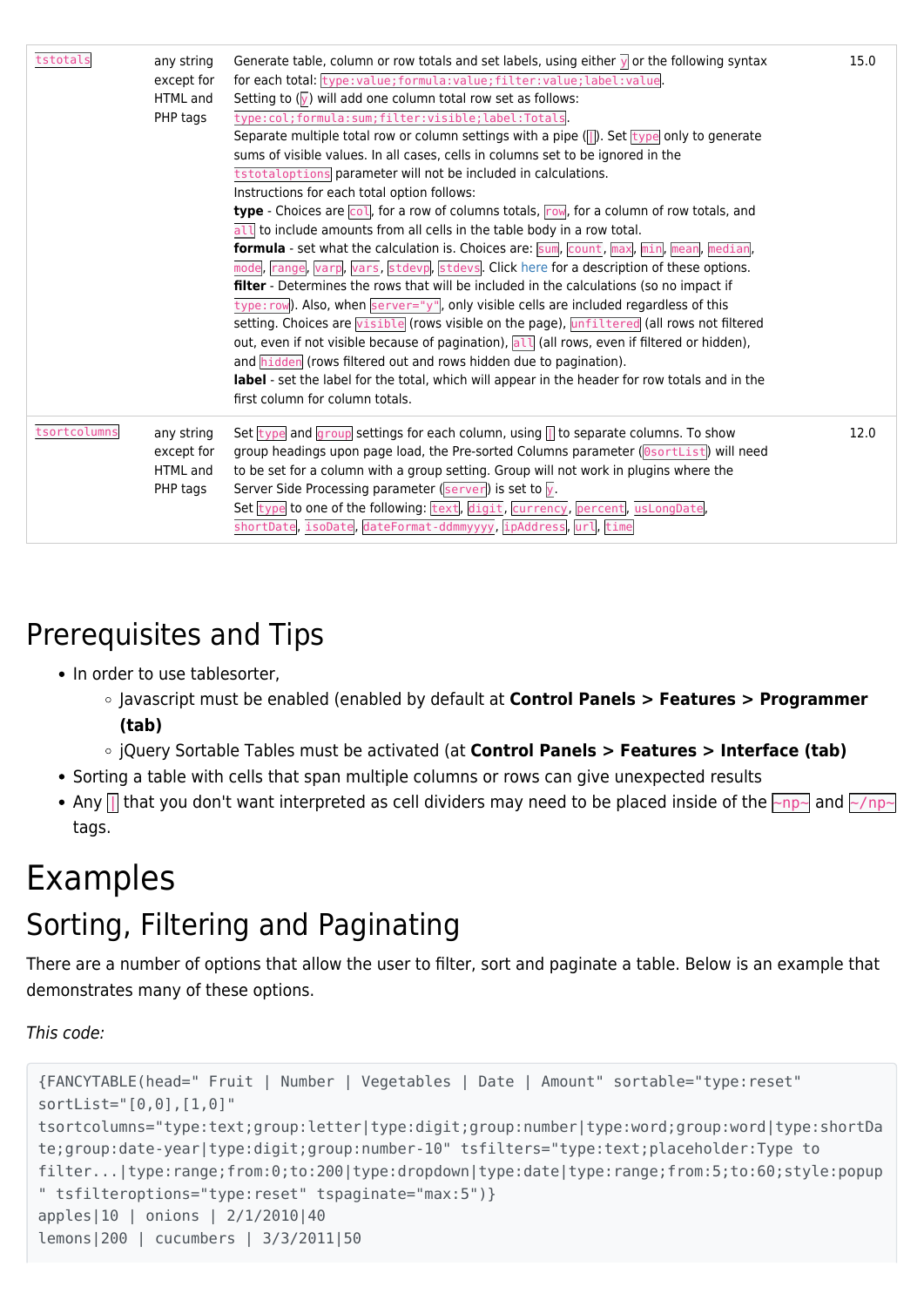```
oranges|100 | carrots | 4/3/2012|60
lemons |10| tomatoes|1/2/2011|30
berries |50 | peas|6/6/2011|55
apples|10 | onions | 2/1/2010|66
lemons|200 | cucumbers | 3/3/2011|66
oranges|100 | carrots | 4/3/2012|30
lemons |10| tomatoes|1/2/2011|22
berries |50 | peas|6/6/2011|77
apples|10 | onions | 2/1/2010|77
lemons|200 | cucumbers | 3/3/2011|34
oranges|100 | carrots | 4/3/2012|56
lemons |10| tomatoes|1/2/2011|67
berries |50 | peas|6/6/2011|78
apples|10 | onions | 2/1/2010|89
lemons|200 | cucumbers | 3/3/2011|12
oranges|100 | carrots | 4/3/2012|43
lemons |10| tomatoes|1/2/2011|32
berries |50 | peas|6/6/2011|76
apples|10 | onions | 2/1/2010|76
lemons|200 | cucumbers | 3/3/2011|87
oranges|100 | carrots | 4/3/2012|11
lemons |10| tomatoes|1/2/2011|22
berries |50 | peas|6/6/2011|6
{FANCYTABLE}
```
#### Would produce:

| <b>Fruit</b> | <b>Number</b> | <b>Vegetables</b> | <b>Date</b> | <b>Amount</b> |
|--------------|---------------|-------------------|-------------|---------------|
| apples       | 10            | onions            | 2/1/2010    | 40            |
| lemons       | 200           | cucumbers         | 3/3/2011    | 50            |
| oranges      | 100           | carrots           | 4/3/2012    | 60            |
| lemons       | 10            | tomatoes          | 1/2/2011    | 30            |
| berries      | 50            | peas              | 6/6/2011    | 55            |
| apples       | 10            | onions            | 2/1/2010    | 66            |
| lemons       | 200           | cucumbers         | 3/3/2011    | 66            |
| oranges      | 100           | carrots           | 4/3/2012    | 30            |
| lemons       | 10            | tomatoes          | 1/2/2011    | 22            |
| berries      | 50            | peas              | 6/6/2011    | 77            |
| apples       | 10            | onions            | 2/1/2010    | 77            |
| lemons       | 200           | cucumbers         | 3/3/2011    | 34            |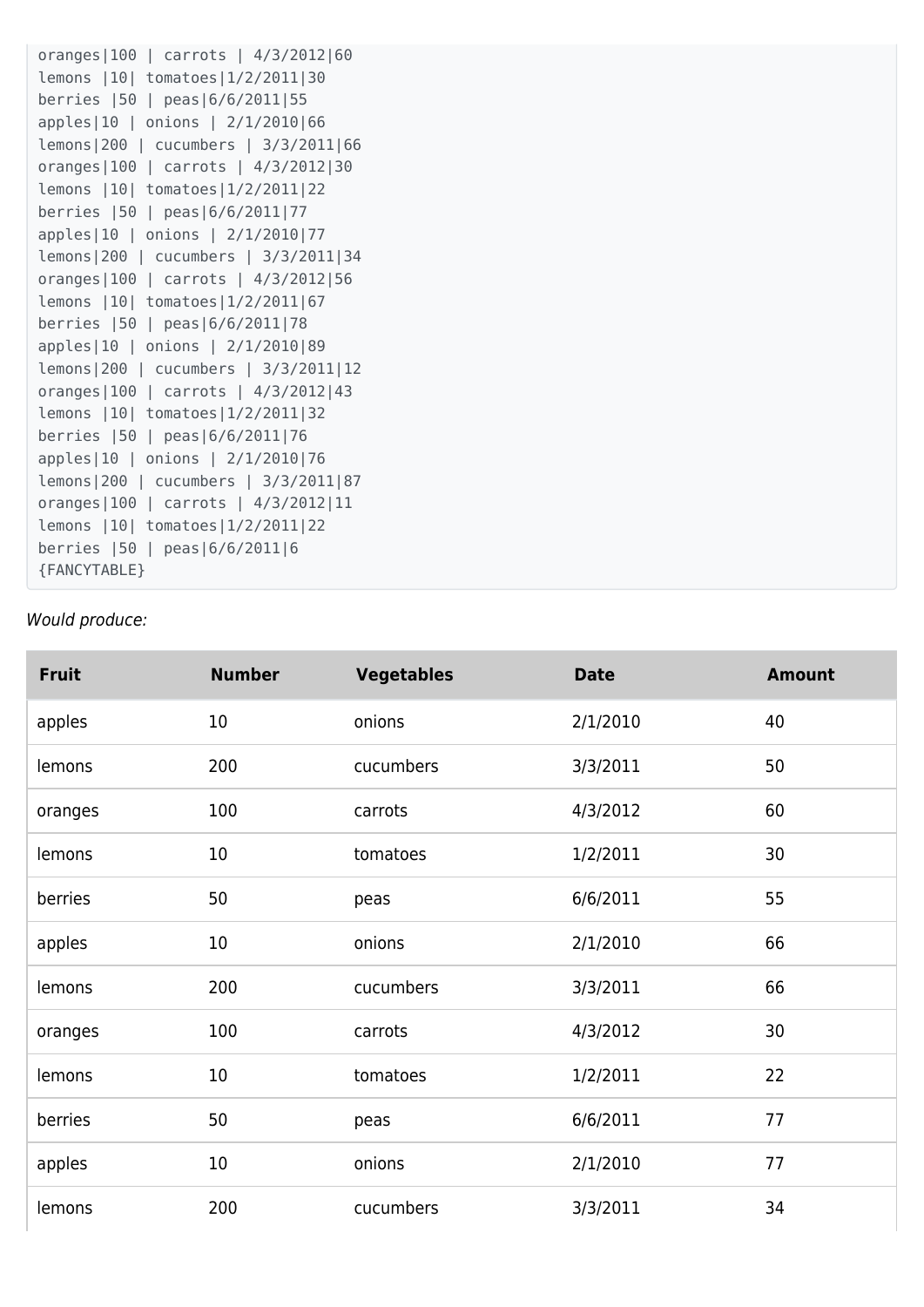| <b>Fruit</b> | <b>Number</b> | <b>Vegetables</b> | <b>Date</b> | <b>Amount</b>   |
|--------------|---------------|-------------------|-------------|-----------------|
| oranges      | 100           | carrots           | 4/3/2012    | 56              |
| lemons       | 10            | tomatoes          | 1/2/2011    | 67              |
| berries      | 50            | peas              | 6/6/2011    | 78              |
| apples       | 10            | onions            | 2/1/2010    | 89              |
| lemons       | 200           | cucumbers         | 3/3/2011    | 12              |
| oranges      | 100           | carrots           | 4/3/2012    | 43              |
| lemons       | 10            | tomatoes          | 1/2/2011    | 32              |
| berries      | 50            | peas              | 6/6/2011    | 76              |
| apples       | 10            | onions            | 2/1/2010    | 76              |
| lemons       | 200           | cucumbers         | 3/3/2011    | 87              |
| oranges      | 100           | carrots           | 4/3/2012    | 11              |
| lemons       | 10            | tomatoes          | 1/2/2011    | 22              |
| berries      | 50            | peas              | 6/6/2011    | $6\phantom{1}6$ |

### Automatic Totals

Automatic columns, row and table totals can be added. In addition to sums, the totals can be the count, max, min, mean, median, mode, range, varp, vars, stdevp, and stdevs (click [here](http://mottie.github.io/tablesorter/docs/example-widget-math.html#attribute_settings) for a description of these options). The number format can also be set to apply to all totals or specific formats for each. The example below has all three types of totals (column, row and table) as well as variations showing totals based on whether values are hidden or not, including due to filtering.

This code:

```
{FANCYTABLE(head=" Fruit | Number | Vegetables | Amount" sortable="type:reset"
sortList="[0,0],[1,0],[2,y],[3,y],[4,n]" colaligns="left|right|left|right"
tsortcolumns="type:text|type:digit|type:word|type:digit" tsfilters="type:text;placeholder:Type
to filter...|type:range;from:0;to:200|type:dropdown|type:range;from:5;to:60;style:popup"
tsfilteroptions="type:reset" tspaginate="max:5"
tstotals="type:col|type:col;filter:hidden|type:col;filter:all|type:all|type:all;filter:hidden|
type:all;filter:all|type:row" tstotaloptions="ignore||ignore|" tstotalformat="#,###.")}
apples|10 | onions | 40
lemons|200 | cucumbers | 50
... (leaving out some rows for illustration)
lemons |10| tomatoes|22
berries |50 | peas|6
{FANCYTABLE}
```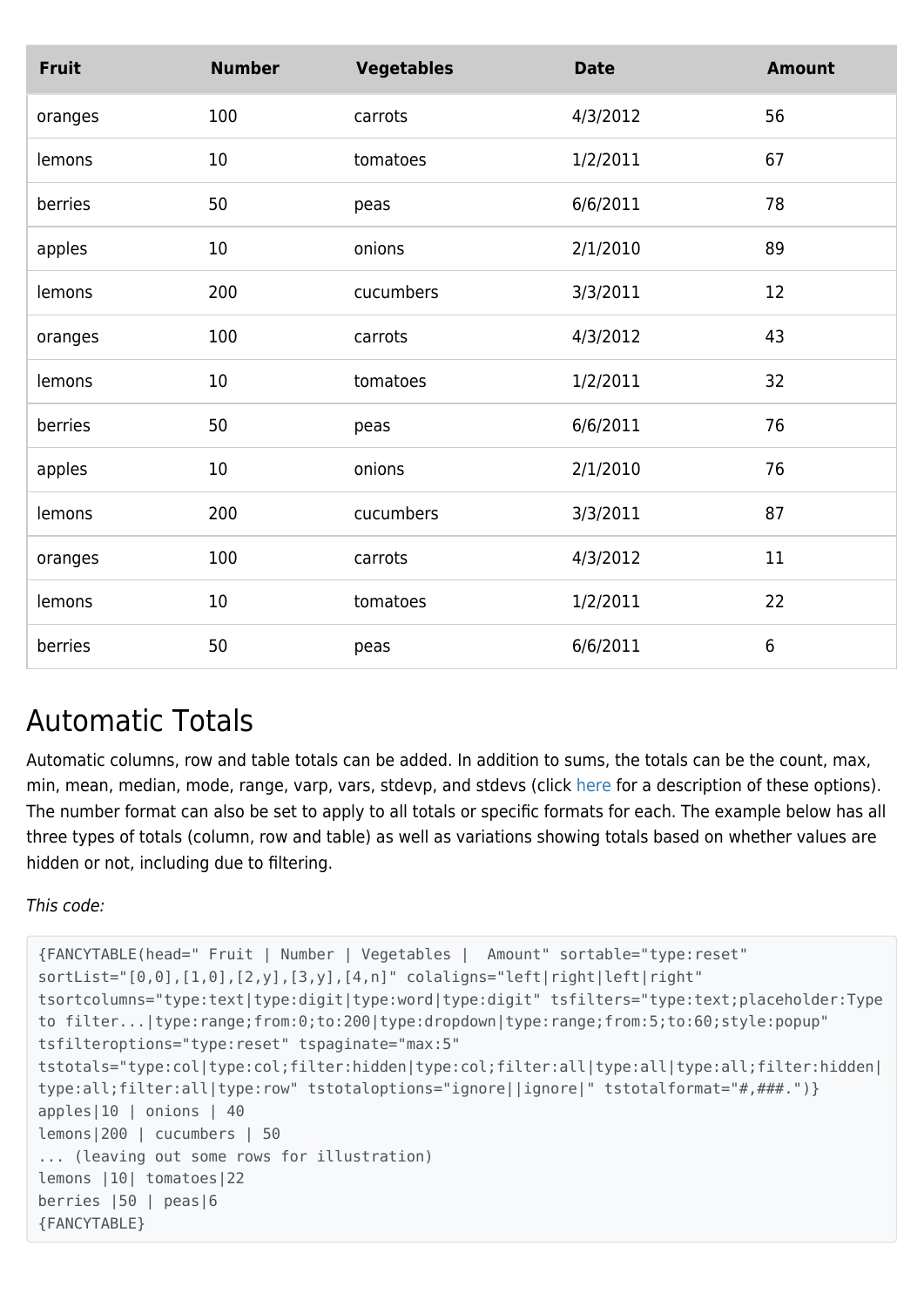Would produce:

| <b>Fruit</b> | <b>Number</b> | <b>Vegetables</b> | <b>Amount</b> |
|--------------|---------------|-------------------|---------------|
| apples       | $10\,$        | onions            | 40            |
| lemons       | 200           | cucumbers         | 50            |
| oranges      | 100           | carrots           | 60            |
| lemons       | 10            | tomatoes          | 30            |
| berries      | 50            | peas              | 55            |
| apples       | 10            | onions            | 66            |
| lemons       | 200           | cucumbers         | 66            |
| oranges      | 100           | carrots           | 30            |
| lemons       | 10            | tomatoes          | 22            |
| berries      | 50            | peas              | 77            |
| apples       | 10            | onions            | 77            |
| lemons       | 200           | cucumbers         | 34            |
| oranges      | 100           | carrots           | 56            |
| lemons       | 10            | tomatoes          | 67            |
| berries      | 50            | peas              | 78            |
| apples       | $10\,$        | onions            | 89            |
| lemons       | 200           | cucumbers         | 12            |
| oranges      | 100           | carrots           | 43            |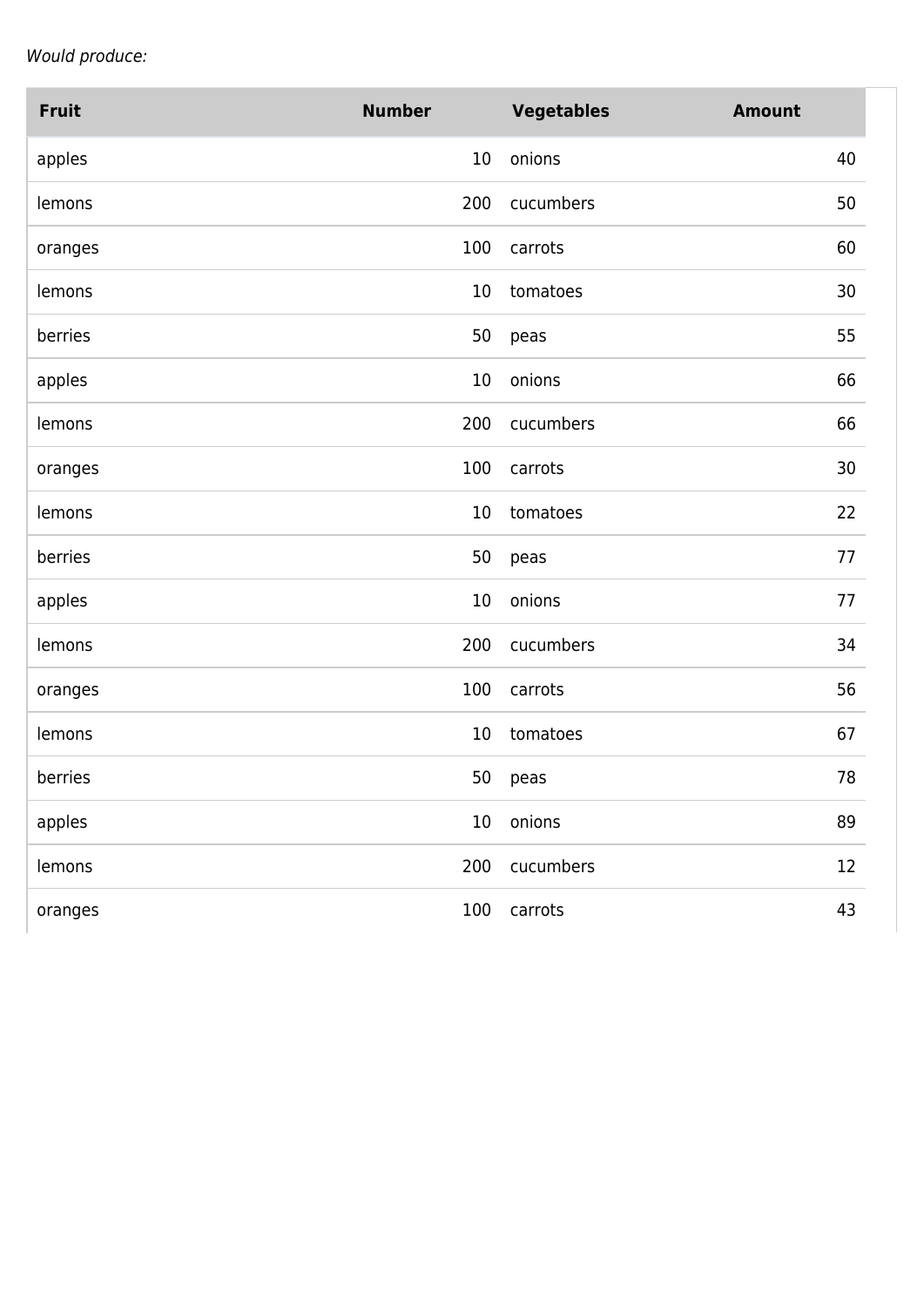| <b>Fruit</b>            | <b>Number</b> | <b>Vegetables</b> | <b>Amount</b>  |  |
|-------------------------|---------------|-------------------|----------------|--|
| lemons                  | 10            | tomatoes          | 32             |  |
| berries                 | 50            | peas              | 76             |  |
| apples                  | 10            | onions            | 76             |  |
| lemons                  | 200           | cucumbers         | 87             |  |
| oranges                 | 100           | carrots           | 11             |  |
| lemons                  | 10            | tomatoes          | 22             |  |
| berries                 | 50            | peas              | $6\phantom{1}$ |  |
| <b>Column sum</b>       |               |                   |                |  |
| Column sum hidden       |               |                   |                |  |
| Column sum all          |               |                   |                |  |
| <b>Table sum</b>        |               |                   |                |  |
| <b>Table sum hidden</b> |               |                   |                |  |
| <b>Table sum all</b>    |               |                   |                |  |

### Multiple live filtering

In a simpler example, all you need to do is set sortable to  $\overline{y}$ , in addition to being able to sort each column, you also get a line with fields to filter your data by matching a search string in one or more columns.

```
Example from http://i18n.tiki.org/Status :
This code:
```

```
{FANCYTABLE(head="Language code (ISO)|English name|Native Name|Completion|Percentage|Number of
strings", sortable="y")}
ar | Arabic | العربية} | gauge value="2,29" size="100" showvalue="false"} | 2,29% | Total: 14923
%%% Translated: 341 %%% Untranslated: 14582
bg | Bulgarian | български език | {gauge value="0,01" size="100" showvalue="false"} | 0,01% |
Total: 14922 %%% Translated: 2 %%% Untranslated: 14920
ca | Catalan | Català | {gauge value="39,22" size="100" showvalue="false"} | 39,22% | Total:
14996 %%% Translated: 5882 %%% Untranslated: 9114
...
{FANCYTABLE}
```
Would produce (upper part):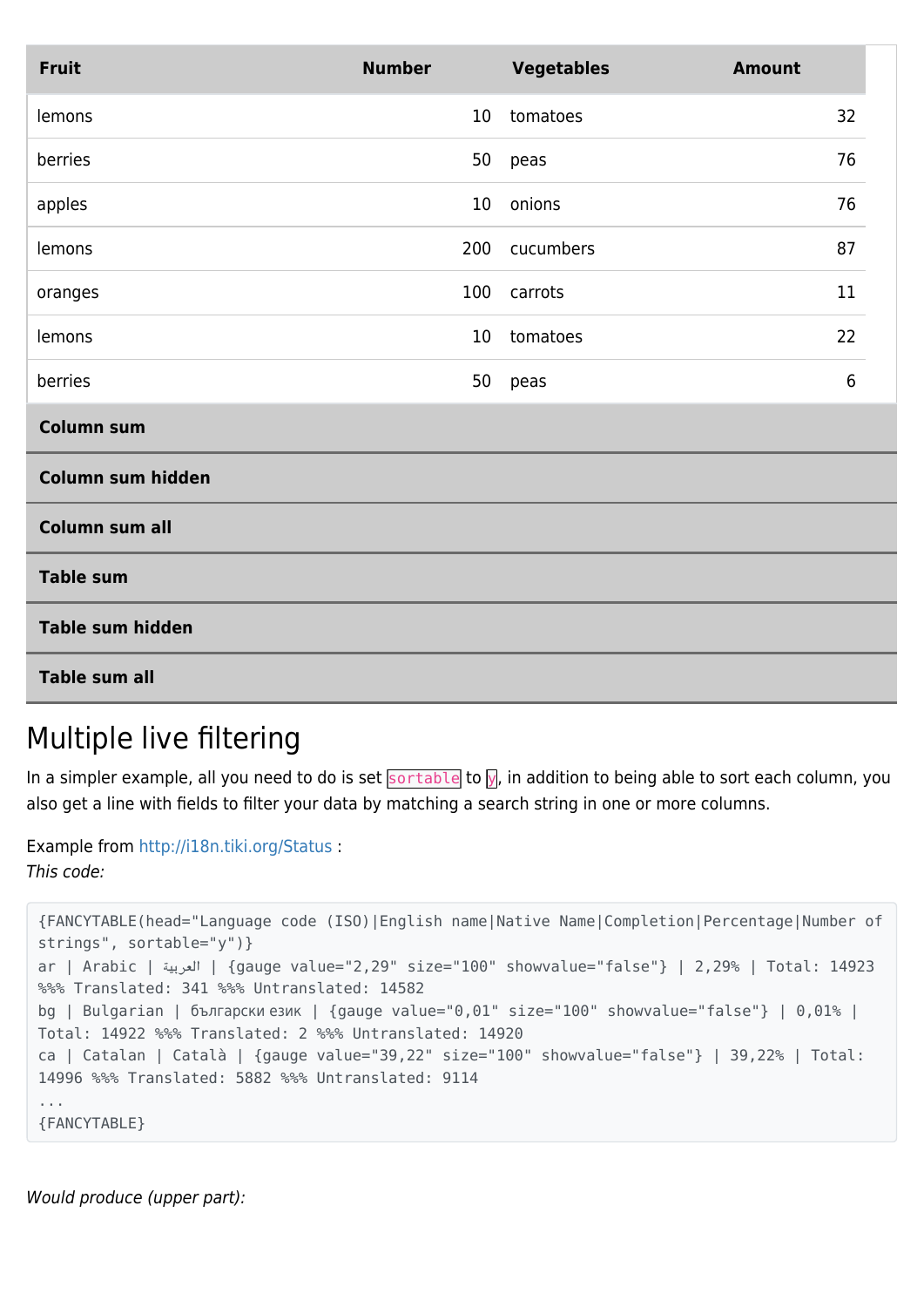| <b>Reset Filter</b>        |                     |                                     |   |                   |                             |                                                               |
|----------------------------|---------------------|-------------------------------------|---|-------------------|-----------------------------|---------------------------------------------------------------|
| Language code (ISO) $\div$ | <b>English name</b> | <b>Native Name</b><br>$\Rightarrow$ | ÷ | <b>Completion</b> | $\Rightarrow$<br>Percentage | <b>Number of strings</b><br>٠<br>◈                            |
|                            |                     |                                     |   |                   |                             |                                                               |
| lar                        | Arabic              | العربية                             | Ø |                   | 2,29%                       | <b>Total: 14923</b><br>Translated: 341<br>Untranslated: 14582 |
| bg                         | <b>Bulgarian</b>    | български език                      | Ż |                   | 0.01%                       | <b>Total: 14922</b><br>Translated: 2<br>Untranslated: 14920   |
| lca                        | Catalan             | Català                              | Ż |                   | 39.22%                      | <b>Total: 14996</b><br>Translated: 5882<br>Untranslated: 9114 |

Click to expand

Then you can sort by one or more columns, and filter you results by searching for some string in one or more columns. In the example below, sorted by one column ("Percentage"), and filtered by content in another column ("Native name" containing "de"):

| <b>Reset Filter</b>        |                            |                                     |                           |                                      |                                                                |
|----------------------------|----------------------------|-------------------------------------|---------------------------|--------------------------------------|----------------------------------------------------------------|
| Language code (ISO) $\div$ | <b>English name</b>        | <b>Native Name</b><br>$\Rightarrow$ | $\Rightarrow$             | <b>Completion</b><br>Percentage<br>◆ | <b>Number of strings</b><br>٠<br>≞                             |
|                            |                            | de                                  | $\boldsymbol{\mathsf{x}}$ |                                      |                                                                |
| lde                        | German                     | <b>Deutsch</b>                      | Ø                         | 93,59%                               | <b>Total: 14983</b><br>Translated: 14023<br>Untranslated: 960  |
| Inl                        | <b>Dutch</b>               | <b>Nederlands</b>                   | Ø                         | 21,06%                               | <b>Total: 14964</b><br>Translated: 3152<br>Untranslated: 11812 |
| fy-NL                      | <b>Frisian Netherlands</b> | <b>Frysk Nederlâns</b>              | Z                         | 0.66%                                | <b>Total: 14922</b><br>Translated: 98<br>Untranslated: 14824   |

Click to expand

## Cells Spanning More Than One Row Or More Than One Col

If the cell begins with (multiple) \, then the cell spans (multiple) rows. Define lesser cols in the following rows. If the cell begins with (multiple) /, then the cell spans (multiple) cols. Define lesser cols in this row.

This code:

```
{FANCYTABLE( head=" Col 1 | Col 2 ")}
\\1,1 (spans 2 rows)|1,2
2,2
//3,1 (spans 2 cols)
{FANCYTABLE}
```
Would produce:

| Col 1                      | Col 2 |
|----------------------------|-------|
| $\vert$ 1,1 (spans 2 rows) | 1,2   |
|                            | 2,2   |
| 3,1 (spans 2 cols)         |       |